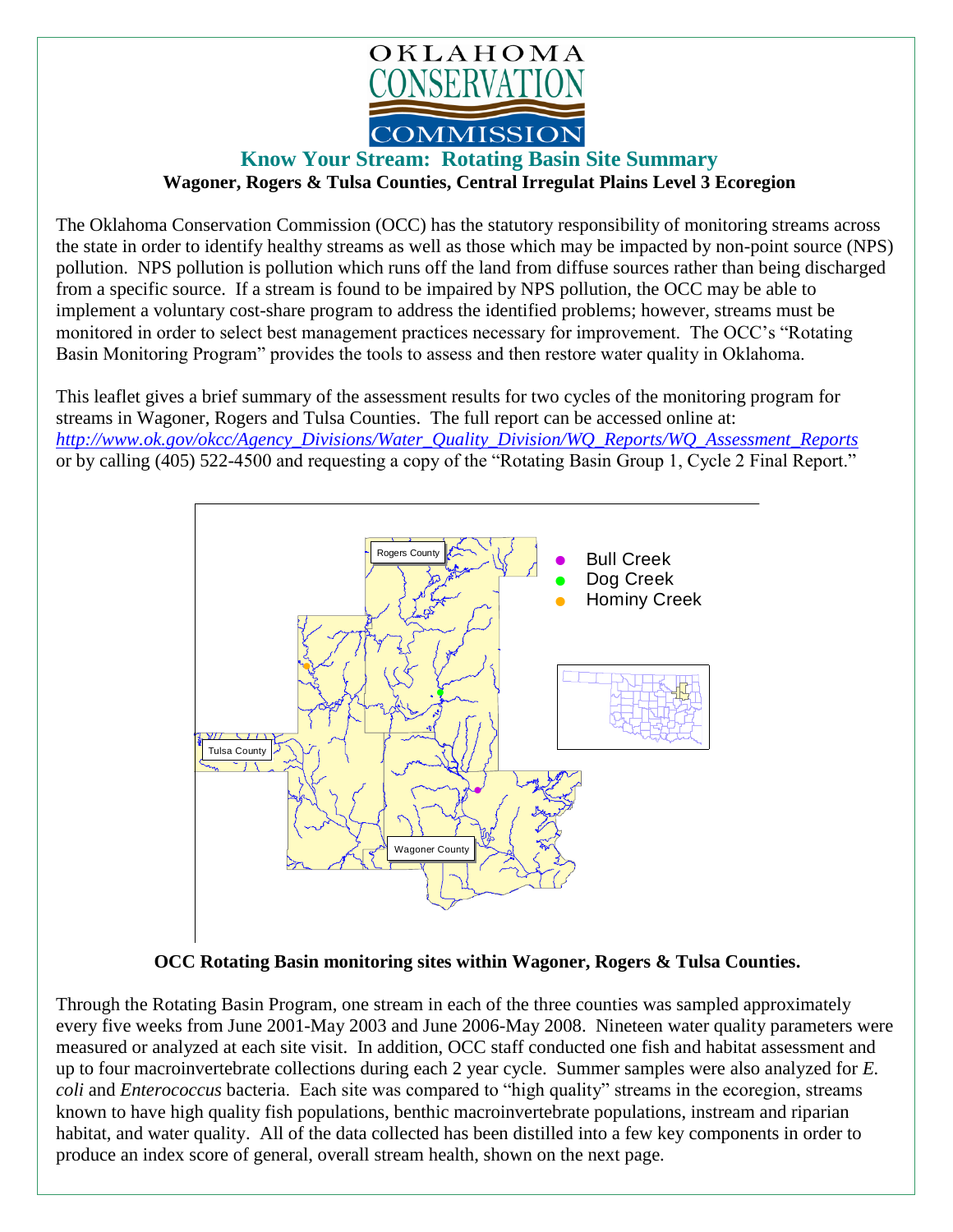**Summary of general stream health as determined by comparison to high quality streams in the Central Irregular Plains ecoregion and by assessment using Oklahoma State Water Quality Standards***†***.**

|                                                       | <b>Good</b>                               | <b>Moderate</b>   |                  |
|-------------------------------------------------------|-------------------------------------------|-------------------|------------------|
| moderate<br>good<br>poor                              | <b>Hominy Creek:</b><br><b>Downstream</b> | <b>Bull Creek</b> | <b>Dog Creek</b> |
| <b>Overall Stream Health</b>                          | 45                                        | 29                | 33               |
| Phosphorus                                            | 5                                         | 5                 | $\mathbf{1}$     |
| Nitrogen                                              | 5                                         | 5                 | $\overline{3}$   |
| Ammonia                                               | 5                                         | 5                 | 5                |
| Dissolved Oxygen                                      | 5                                         | $-5$              | 5                |
| pH                                                    | 5                                         | 5                 | 5                |
| Turbidity                                             | 5                                         | 5                 | 5                |
| Salts (chloride, sulfate, TDS)                        | 5                                         | 5                 | 5                |
| Fish                                                  | 5                                         | $\mathbf{1}$      | 3                |
| Macroinvertebrates                                    | 5                                         | 3                 | $\mathbf{1}$     |
| Instream/Riparian Habitat                             | 5                                         | 5                 | 5                |
| Bacteria                                              | $-5$                                      | $-5$              | $-5$             |
| Scale of 1-5 with 5 being the best                    |                                           |                   |                  |
| 1=significantly worse than high quality sites<br>KEY: |                                           |                   |                  |
| 3=not as good as high quality sites but not impaired  |                                           |                   |                  |
| 5=equal to or better than high quality sites          |                                           |                   |                  |
| -5=impaired by state standards                        |                                           |                   |                  |

**Note: Most streams in Oklahoma are impaired by at least one type of bacteria.**

**Hominy Creek: Downstream (OK121300-04-0010C):** This stream is comparable to high quality streams in the ecoregion for all parameters.

**Bull Creek (OK121500-02-0090D):** This stream is listed as impaired by state standards for low dissolved oxygen. It is comparable to high quality sites for all other parameters except the fish community (which was significantly impaired) and the macroinvertebrate community (which was only slightly impaired).

**Dog Creek (OK121500-04-0010M):** This stream is comparable to high quality sites for most parameters except phosphorus and nitrogen which were significantly and slightly elevated, respectively. The fish community was slightly impaired relative the high quality sites, whereas the macroinvertebrate community was significantly impaired.

*† The use of Oklahoma Water Quality Standards to assess streams and the 2008 results are described in the DEQ's 2008 Integrated Report, accessible online at: http://www.deq.state.ok.us/wqdnew/305b\_303d/2008\_integrated\_report\_entire\_document.pdf*